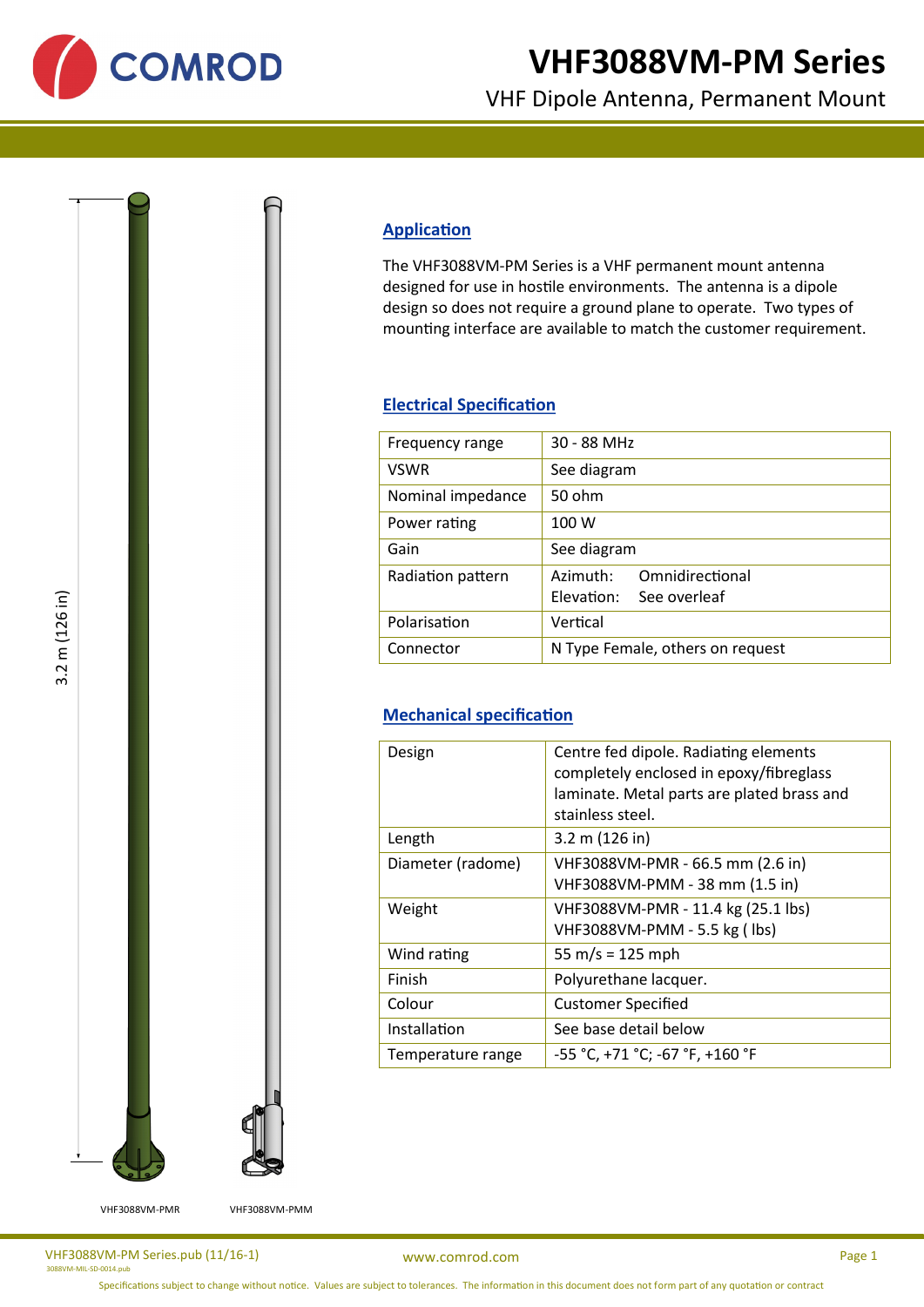

**VHF3088VM-PMR Rigid Mount**

Radome diameter Ø38 mm (1.5 in)



30-60mm diameter tube N Type connector

 $\overline{\bigcirc}$ 8075 110 140

The standard U-Bolts use the 75mm hole spacing. Additional holes are provided to suit special brackets.

**VHF3088VM-PMM Mast/Wall Mount**